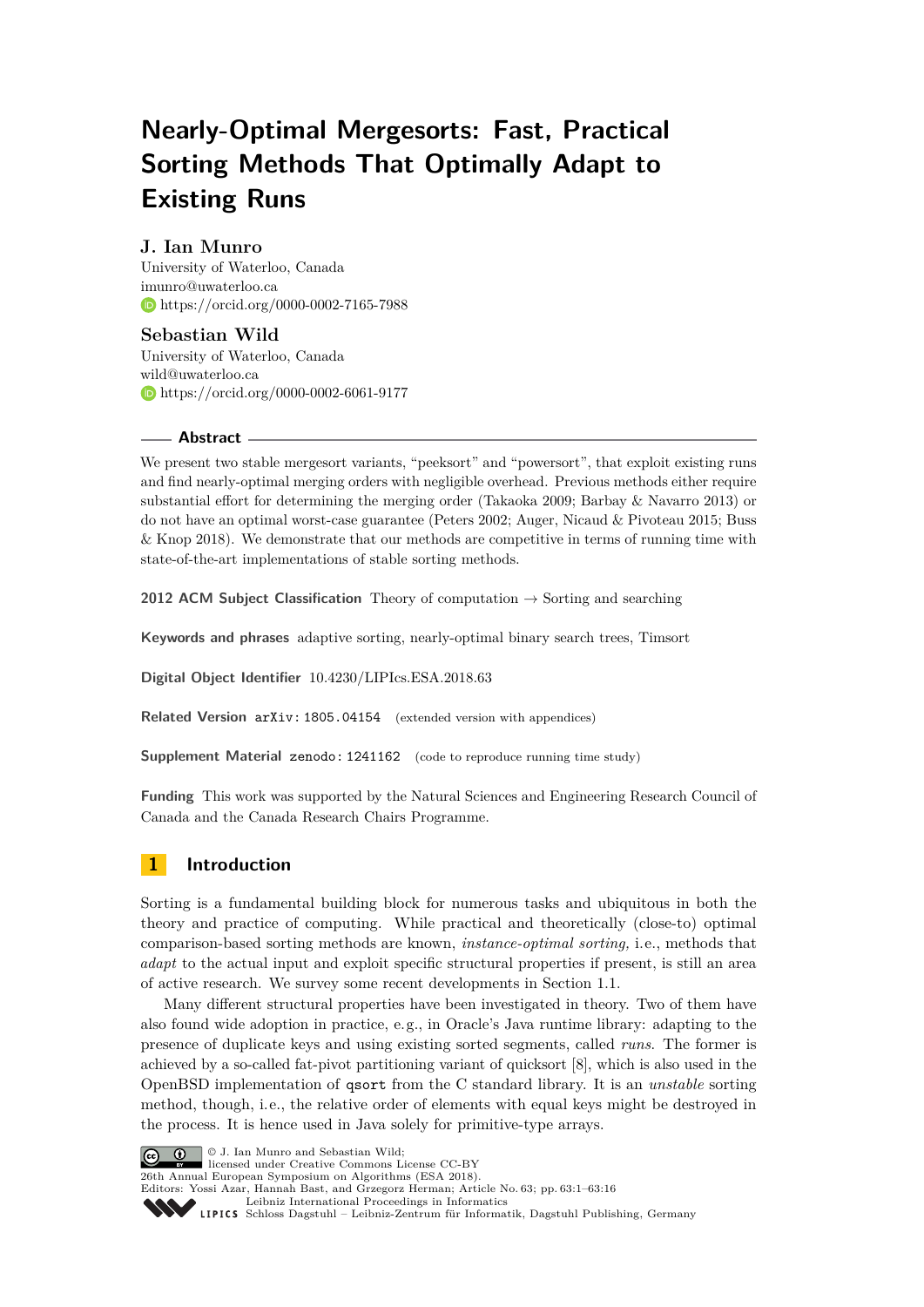Making use of existing runs in the input is a well-known option in mergesort; e.g., Knuth [\[17\]](#page-14-1) discusses a bottom-up mergesort variant that does this. He calls it "natural mergesort" and we will use this as an umbrella term for any mergesort variant that picks up existing runs in the input (instead of blindly starting with runs of size 1). The Java library uses *Timsort* [\[25,](#page-15-1) [15\]](#page-14-2), a natural mergesort originally developed as Python's new library sort.

While fat-pivot quicksort provably adapts to the *entropy of the multiplicities* of keys [\[34\]](#page-15-2) – it is optimal up to a factor of  $1.088$  $1.088$  on average with pseudomedian-of-9 ("ninther") pivots<sup>1</sup> – Timsort is much more heuristic in nature. It picks up existing runs and tries to perform merges in a favorable order (i.e., avoiding merges of runs with very different lengths) by distinguishing a handful of cases of how the lengths of the 4 most recent runs relate to each other. The rules are easy to implement and were empirically shown to be effective in most cases, but their interplay is quite intricate. Although announced as an  $O(n \log n)$  worst-case method with its introduction in 2002 [\[24\]](#page-15-3), a rigorous proof of this bound was only given in 2015 by Auger, Nicaud, and Pivoteau [\[2\]](#page-13-0) and required a rather sophisticated amortization argument.

The core complication is that – unlike for standard mergesort variants – a given element might participate in more than a logarithmic number of merges. Indeed, Buss and Knop [\[9\]](#page-14-3) have very recently shown that for some family of inputs, the average number of merges a single element participates in is at least  $(\frac{3}{2} - o(1)) \cdot \lg n$ . So in the worst case, Timsort does, e.g., asymptotically at least *1.5 times as many element moves as standard mergesort.* In terms of adapting to existing order, provable guarantees for Timsort had long remained elusive; an upper bound of  $O(n + n \log r)$  was conjectured in [\[2\]](#page-13-0) and [\[9\]](#page-14-3)), but indeed only for this very conference, Auger, Jugé, Nicaud and Pivoteau [\[1\]](#page-13-1) finally give a proof. The hidden constants in their bound are quite big (and far away from the coefficient  $\frac{3}{2}$  of the above lower bound).

A further manifestation of the complexity of Timsort's rules was reported by de Gouw et al. [\[10\]](#page-14-4): The original rules to maintain the desired invariant for run lengths on the stack are insufficient in some cases. This (algorithmic!) bug had remained unnoticed until their attempt to formally verify the correctness of the Java implementation failed because of it. Gouw et al. proposed two options for correcting Timsort, one of which was applied for the Java library. But now, Auger et al. [\[1\]](#page-13-1) demonstrated that *this correction is still insufficient:* as of this writing, the Java runtime library contains a flawed sorting method! All of this indicates that already the core algorithm in Timsort is (too?) complicated, and it raises the question whether Timsort's good properties cannot be achieved in a simpler way.

For its theoretical guarantees on adapting to existing runs this is certainly the case. Takaoka [\[29,](#page-15-4) [30\]](#page-15-5) and Barbay and Navarro [\[5\]](#page-14-5) independently described a sorting method that we call *Huffman-Merge* (see below why). It adapts even to the *entropy of the distribution of run lengths:* it sorts an input of *r* runs with respective lengths  $L_1, \ldots, L_r$  in time  $O((\mathcal{H}(\frac{L_1}{n},\ldots,\frac{L_r}{n})+1)n) \subseteq O(n+n \lg r)$ , where  $\mathcal{H}(p_1,\ldots,p_r) = \sum_{i=1}^r p_i \lg(1/p_i)$  is the binary Shannon entropy.<sup>[2](#page-1-1)</sup> Since  $\mathcal{H}(\frac{L_1}{n},\ldots,\frac{L_r}{n})n - O(n)$  comparisons are necessary for distinct keys, Huffman-Merge is optimal up to  $O(n)$ . The algorithm is also conceptually simple: find runs in a linear scan, determine an optimal merging order using a Huffman tree of

<span id="page-1-0"></span> $<sup>1</sup>$  The median of three elements is chosen as the pivot, each of which is a median of three other elements.</sup> This is a good approximation of the median of 9 elements and a recommended pivot selection rule [\[8\]](#page-14-0).

<span id="page-1-1"></span><sup>&</sup>lt;sup>2</sup> Note that  $\mathcal{H}(L_1/n, \ldots, L_r/n)$  can be significantly smaller than  $\lg r$ : Consider the run lengths  $L_1 =$  $n - \lfloor n/\lg n \rfloor$  and  $L_2 = \cdots = L_r = 1$ , i.e.,  $r = 1 + \lfloor n/\lg n \rfloor$ . Then  $\mathcal{H} \leq 2$ , but lg  $r \sim \lg n$ . (Indeed,  $\mathcal{H} \to 1$  and the input can indeed be sorted with overall costs  $2n$ .)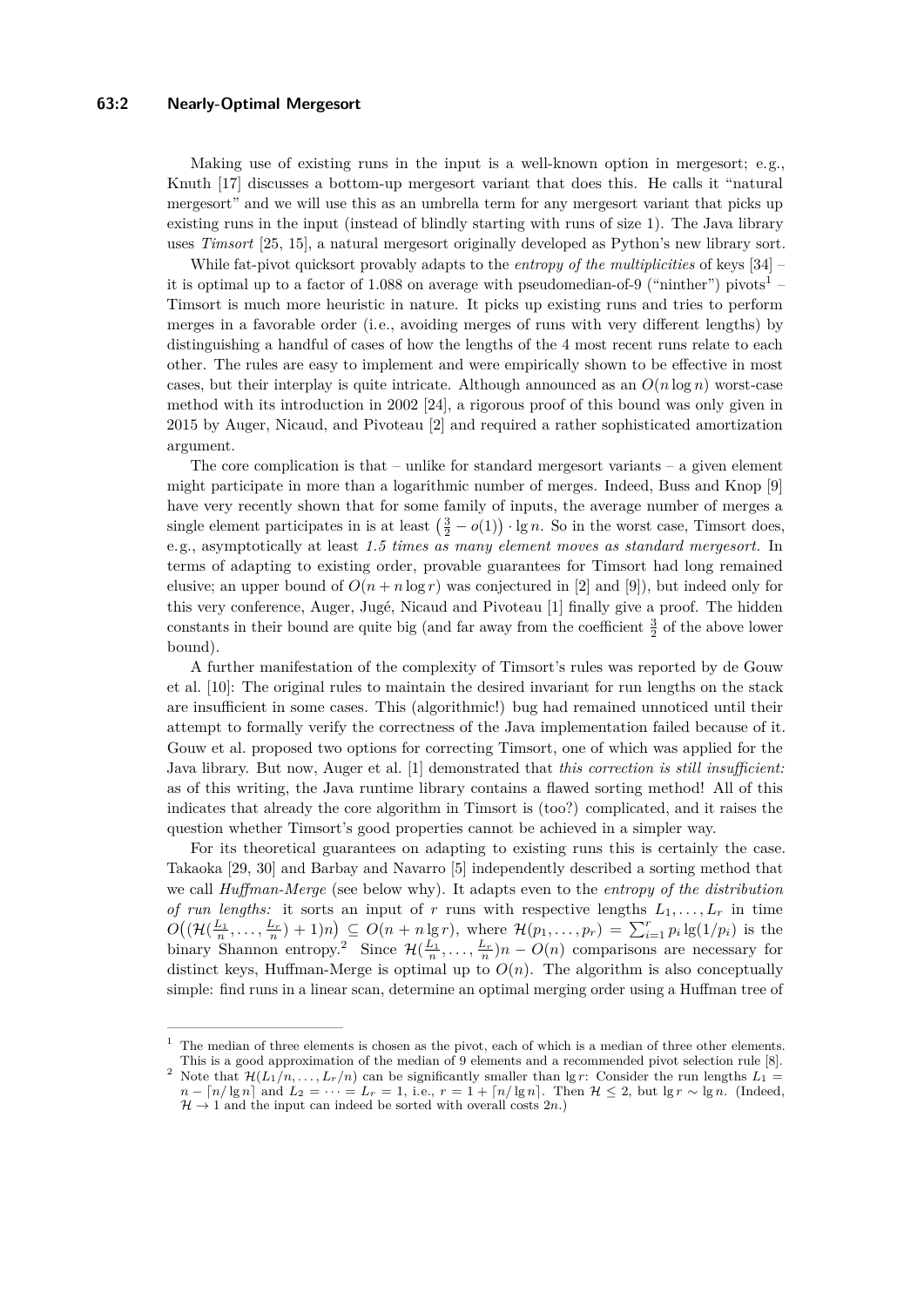the run lengths, and execute those merges bottom-up in the tree. However, straight-forward implementations add significant overhead in terms of time and space, which renders Huffman-Merge uncompetitive to (reasonable implementations of) elementary sorting methods.

Moreover, Huffman-Merge leads to an *unstable* sorting method since it merges nonadjacent runs. The main motivation for Timsort was to find a fast general-purpose sorting method that is *stable* [\[24\]](#page-15-3), and the Java library even dictates the sorting method used for objects to be stable.<sup>[3](#page-2-1)</sup> It is conceptually easy to modify the idea of Huffman-Merge to sort stably: replace the Huffman tree by an *optimal binary search tree* and otherwise proceed as before. Since we only have weights at the leaves of the tree, we can compute this tree in  $O(n + r \log r)$  time using the Hu-Tucker- or Garsia-Wachs-algorithm. (Barbay and Navarro made this observation, as well; indeed they initially used the Hu-Tucker algorithm [\[4\]](#page-14-6) and only switched to Huffman in the journal paper [\[5\]](#page-14-5).) Since  $r$  can be  $\Theta(n)$  and the algorithms are fairly sophisticated, this idea is not very appealing for use in practical sorting, though.

In this paper, we present two new stable, natural mergesort variants, "peeksort" and "powers ort", that have the same optimal asymptotic running time  $O((\mathcal{H}(\frac{L_1}{n}, \dots, \frac{L_r}{n})+1)n)$  as Huffman-merge, but incur much less overhead. For that, we build upon classic algorithms for computing *nearly-optimal binary search trees* [\[21\]](#page-14-7); but the vital twist for practical methods is to neither explicitly store the full tree, nor the lengths of all runs at any point in time. In particular – much like Timsort – we only store a *logarithmic* number of runs at any point in time (in fact reducing their number from roughly  $\log_{\varphi} \approx 1.44 \lg n$  in Timsort to  $\lg n$ ), but – much *un*like Timsort – we retain the guarantee of an optimal merging order up to linear terms. Our methods require at most  $n \lg n + O(n)$  comparison in the worst case and  $\mathcal{H}(\frac{L_1}{n}, \dots, \frac{L_r}{n})n + 3n$  for an input with runs of lengths  $L_1, \dots, L_r$ .

We demonstrate in a running-time study that our methods achieve guaranteed (leadingterm) optimal adaptive sorting in practice with negligible overhead to compute the merging order: our methods are *not* slower than standard mergesort when no existing runs can be exploited, but outperform standard mergesort and quicksort when long runs are present in the input. Finally, we show that Timsort is slower than standard mergesort and our new methods on certain inputs that do have existing runs, but whose lengths pattern hits a weak point of Timsort's heuristic merging-order rule.

**Outline:** The rest of this paper is organized as follows. In the remainder of this section we survey related work. [Section 2](#page-4-0) contains notation and known results on optimal binary search trees that our work builds on. The new algorithms and their analytical guarantees are presented in [Section 3.](#page-6-0) [Section 4](#page-9-0) reports on our running-time study, comparing the new methods to state-of-the-art sorting methods. Finally, [Section 5](#page-13-2) summarizes our findings. Details about the experimental setup and some proofs are found in the extended version of this article ([arXiv: 1805.04154](https://arxiv.org/abs/1805.04154)).

## <span id="page-2-0"></span>**1.1 Adaptive Sorting**

The idea to exploit existing "structure" in the input to speed up sorting dates (at least) back to methods from the 1970s [\[20\]](#page-14-8) that sort faster when the number of inversions is small. A systematic treatment of this and many further measures of presortedness (e.g., the number of

<span id="page-2-1"></span><sup>3</sup> We remark that while stability is a much desired feature, practical, stable sorting methods do not try to *exploit* the presence of duplicate elements to speed up sorting, and we will focus on the performance for distinct keys in this article.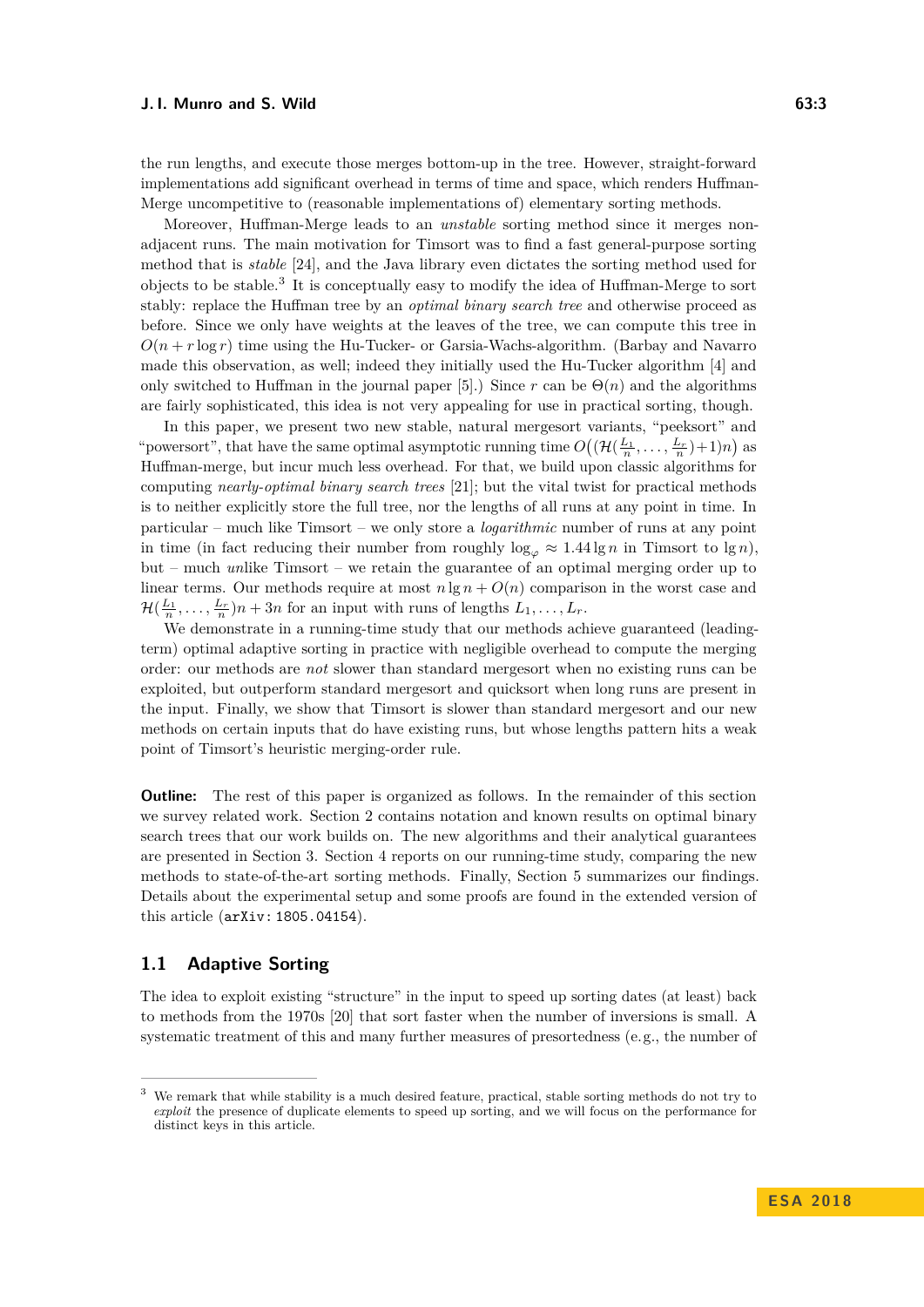inversions, the number of runs, and the number of shuffled up-sequences), their relation and how to sort *adaptively* w.r.t. these measures are discussed by Estivill-Castro and Wood [\[12\]](#page-14-9).

While the focus of earlier works is mostly on combinatorial properties of permutations, a recent trend is to consider more fine-grained statistical quantities. For example as mentioned above, Huffman-Merge adapts to the *entropy* of the vector of run lengths [\[29,](#page-15-4) [30,](#page-15-5) [5\]](#page-14-5). Similar measures are the entropy of the lengths of shuffled up-sequences [\[5\]](#page-14-5) and the entropy of lengths of an LRM-partition [\[3\]](#page-14-10), a novel measure that lies between runs and shuffled up-sequences.

For multiset sorting, the fine-grained measure, the *entropy of the multiplicities*, has been considered instead of the *number* of unique values already in early work in the field (e.g. [\[22,](#page-14-11) [26\]](#page-15-6)). A more recent endeavor has been to find sorting methods that optimally adapt to *both presortedness and repeated values*. Barbay, Ochoa, and Satti refer to this as *synergistic sorting* [\[6\]](#page-14-12) and present an algorithm based on quicksort that is optimal up to a constant factor. The method's practical performance is unclear.

We remark that (unstable) multiset sorting is the *only* problem from the above list for which a theoretically optimal algorithm has found wide-spread adoption in programming libraries: quicksort is known to almost optimally adapt to the entropy of multiplicities on average [\[32,](#page-15-7) [28,](#page-15-8) [34\]](#page-15-2), when elements equal to the pivot are excluded from recursive calls (fat-pivot partitioning). Supposedly, sorting is so fast to start with that further improvements from exploiting specific input characteristics are only fruitful if they can be realized with minimal additional overhead. Indeed, for algorithms that adapt to the number of inversions, Elmasry and Hammad [\[11\]](#page-14-13) found that the adaptive methods could only compete with good implementations of elementary sorting algorithms in terms of running time for inputs with extremely few inversions (fewer than 1.5%). Translating the theoretical guarantees of adaptive sorting into practical, efficient methods is an ongoing challenge.

## <span id="page-3-0"></span>**1.2 Lower bound**

How much does it help for sorting an array *A*[1*..n*] to know that it contains *r* runs of respective sizes  $L_1, \ldots, L_r$ , i.e., to know the relative order of  $A[1..L_1], A[L_1 + 1..L_1 + L_2]$ etc.? If we assume distinct elements, there are  $\binom{n}{L_1,\dots,L_r}$  permutations that are compatible with this setup, namely the number of ways to partition *n* keys into *r* subsets of given sizes. We thus need  $\lg(n!) - \sum_{i=1}^r \lg(L_i!) = \mathcal{H}(\frac{L_1}{n}, \dots, \frac{L_r}{n})n - O(n)$  comparisons to sort such an input. A formal argument for this lower bound is given by Barbay and Navarro [\[5\]](#page-14-5) in the proof of their Theorem 2.

## **1.3 Results on Timsort and stack-based mergesort**

Timsort's good performance in running-time studies, especially on partially sorted inputs, have lead to its adoption in several programming libraries, but until recently, no (nontrivial) worst-case adaptivity guarantee had been known. To make progress towards these, simplified variations of Timsort were considered [\[2,](#page-13-0) [9\]](#page-14-3). They maintain a stack of runs yet to be merged and proceed as follows: Find the next run in the input and push it onto the stack. Then consider the top *k* elements on the stack (for *k* a small constant like 3 or 4) and decide based on these if any pair of them is to be merged. If so, the two runs in the stack are replaced with the merged result and the rule is applied repeatedly until the stack satisfies some invariant. The invariant is chosen so as to keep the height of the stack small (logarithmic in *n*).

The simplest version, "*α*-stack sort" [\[2\]](#page-13-0), merges the topmost two runs until the run lengths in the stack grow at least by a factor of  $\alpha$ , (e.g.,  $\alpha = 2$ ). This method can lead to imbalanced merges (and hence runtime  $\omega(n \log r)$  [\[9\]](#page-14-3); the authors of [\[2\]](#page-13-0) also point this out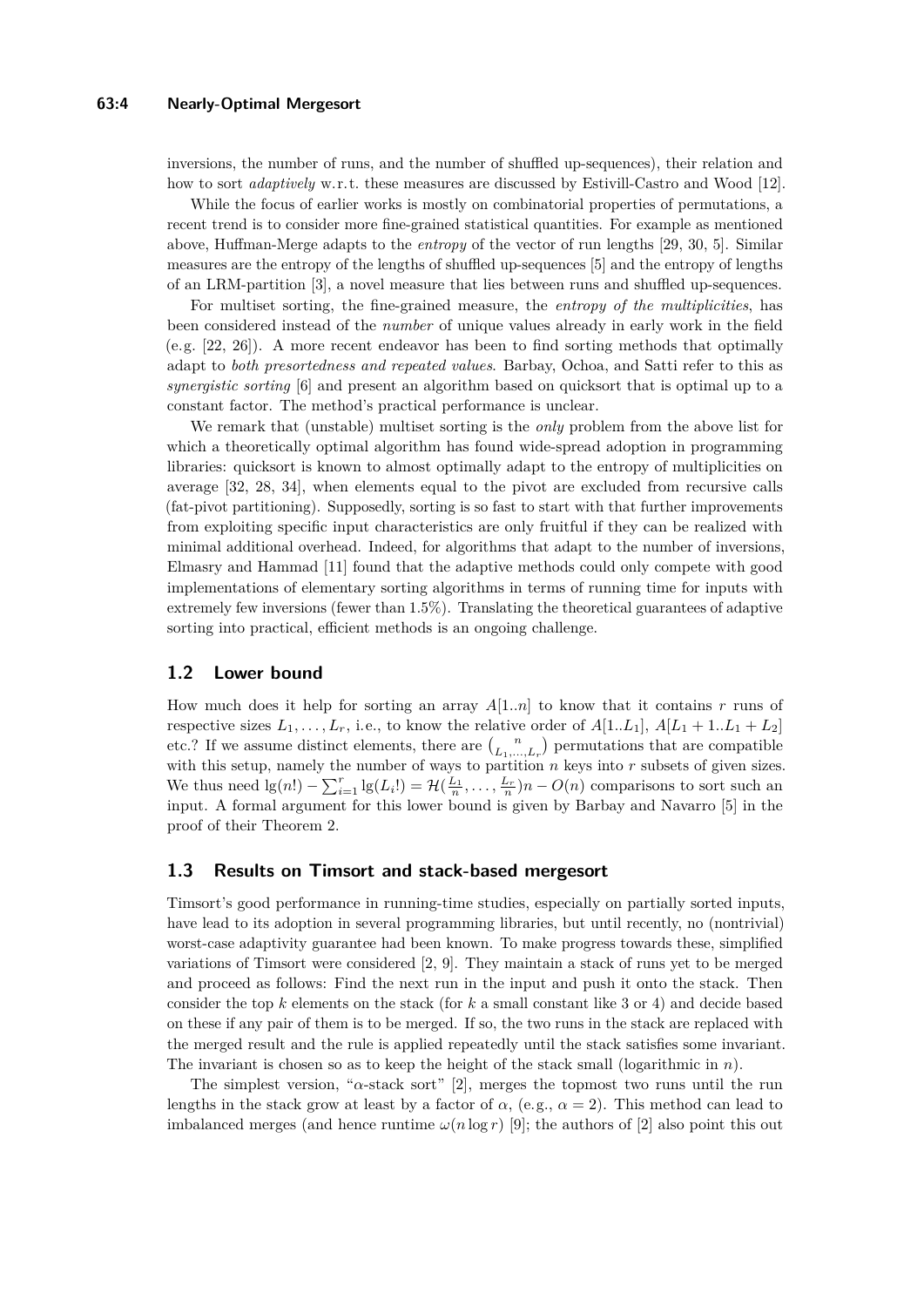in their conclusion): if the topmost run is much longer than what is below it on the stack, merging the second and third runs (repeatedly until they are at least as big as the topmost run) is much better. This modification is called "*α*-merge sort". It achieves a worst-case guarantee of  $O(n + n \log r)$ , but the constant is provably not optimal [\[9\]](#page-14-3).

Timsort is quite similar to  $\alpha$ -merge sort for  $\alpha = \varphi$  (the golden ratio) by forcing the run lengths to grow at least like Fibonacci numbers. The detailed rules for selecting merges are found in [\[1\]](#page-13-1) or [\[9\]](#page-14-3). They imply a logarithmic stack height, but the actual bounds are much more involved than it appears at first sight [\[1\]](#page-13-1). As mentioned in the introduction, this has lead to the widespread deployment of faulty library code – twice! For inputs with specific run-lengths patterns, the implementations access stack cells beyond the (fixed) stack size.

Timsort was conjectured to always sort in  $O(n + n \log r)$  time and in their contribution to these proceedings, Auger et al. [\[1\]](#page-13-1) finally gave a proof for this bound. The constant of proportionality is not known exactly, but Buss and Knop [\[9\]](#page-14-3) gave a family of inputs for which Timsort incurs asymptotically at least 1*.*5 times the required effort (in terms of merge costs, see [Section 2.2\)](#page-5-0). This proves that Timsort – like  $\alpha$ -merge sort – is *not* optimally adaptive to the *number* of runs *r* (let alone the entropy of the run length distribution).

### <span id="page-4-0"></span>**2 Preliminaries**

Let  $A[1..n]$  be an array of *n* elements that we sort using comparisons. By  $H$ , we denote the binary Shannon entropy, i.e., for  $p_1, \ldots, p_m \in [0,1]$  with  $p_1 + \cdots + p_m = 1$  we have  $\mathcal{H}(p_1,\ldots,p_m) = \sum p_i \lg(1/p_i)$ , where  $\lg = \log_2$ . We always let *r* denote the *number of runs* in the input and  $L_1, \ldots, L_r$  their respective lengths with  $L_1 + \cdots + L_r = n$ . In the literature, a *run* usually means a maximal (contiguous) weakly increasing (i.e., nondecreasing) region, but we adopt the convention from Timsort in this paper: a run is either a maximal *weakly increasing* region *or* a maximal *strictly decreasing* region. Decreasing runs are reversed upon detection; allowing only strictly decreasing runs makes their *stable* reversal trivial. (Note that the algorithms are not affected by these details of what constitutes a "run"; they only rely on a unique partition of the input into sorted segments that can be found by sequential scans.)

## <span id="page-4-2"></span>**2.1 Nearly-Optimal Binary Search Trees**

In the *optimal binary search tree problem,* we are given probabilities  $\beta_1, \ldots, \beta_m$  to access the *m* keys  $K_1 < \cdots < K_m$  (internal nodes) and probabilities  $\alpha_0, \ldots, \alpha_m$  to access the gaps (leaves) between these keys (setting  $K_0 = -\infty$  and  $K_{m+1} = +\infty$ ) and we are interested in the binary search tree that minimizes the expected search cost *C*, i.e., the expected number of (ternary) comparisons when accesses follow the given distribution.[4](#page-4-1) Nagaraj [\[23\]](#page-14-14) surveys various versions of the problem. We confine ourselves to *approximation algorithms* here. Moreover, we only need the special case of *alphabetic trees* where all  $\beta_j = 0$ .

The following methods apply to the general problem, but we present them for the case of *nearly-optimal alphabetic trees.* So let  $\alpha_0, \ldots, \alpha_m$  with  $\sum_{i=0}^m \alpha_i = 1$  be given. A greedy top-down approach produces provably good search trees if the details are done right [\[7,](#page-14-15) [19\]](#page-14-16): choose the boundary closest to  $\frac{1}{2}$  as the bisection at the root (*"weight-balancing heuristic"*). Mehlhorn [\[21,](#page-14-7) §III.4.2] discusses two algorithms for nearly-optimal binary search trees that follow this scheme: "Method 1" is the straight-forward recursive application of the above rule, whereas "Method 2" (*"bisection heuristic"*) continues by strictly halving the *original* interval in the recursive calls; see [Figure 1.](#page-5-1)

<span id="page-4-1"></span><sup>4</sup> We deviate from the literature convention and use *m* to denote the number of keys to avoid confusion with *n*, the length of the arrays to sort, in the rest of the paper.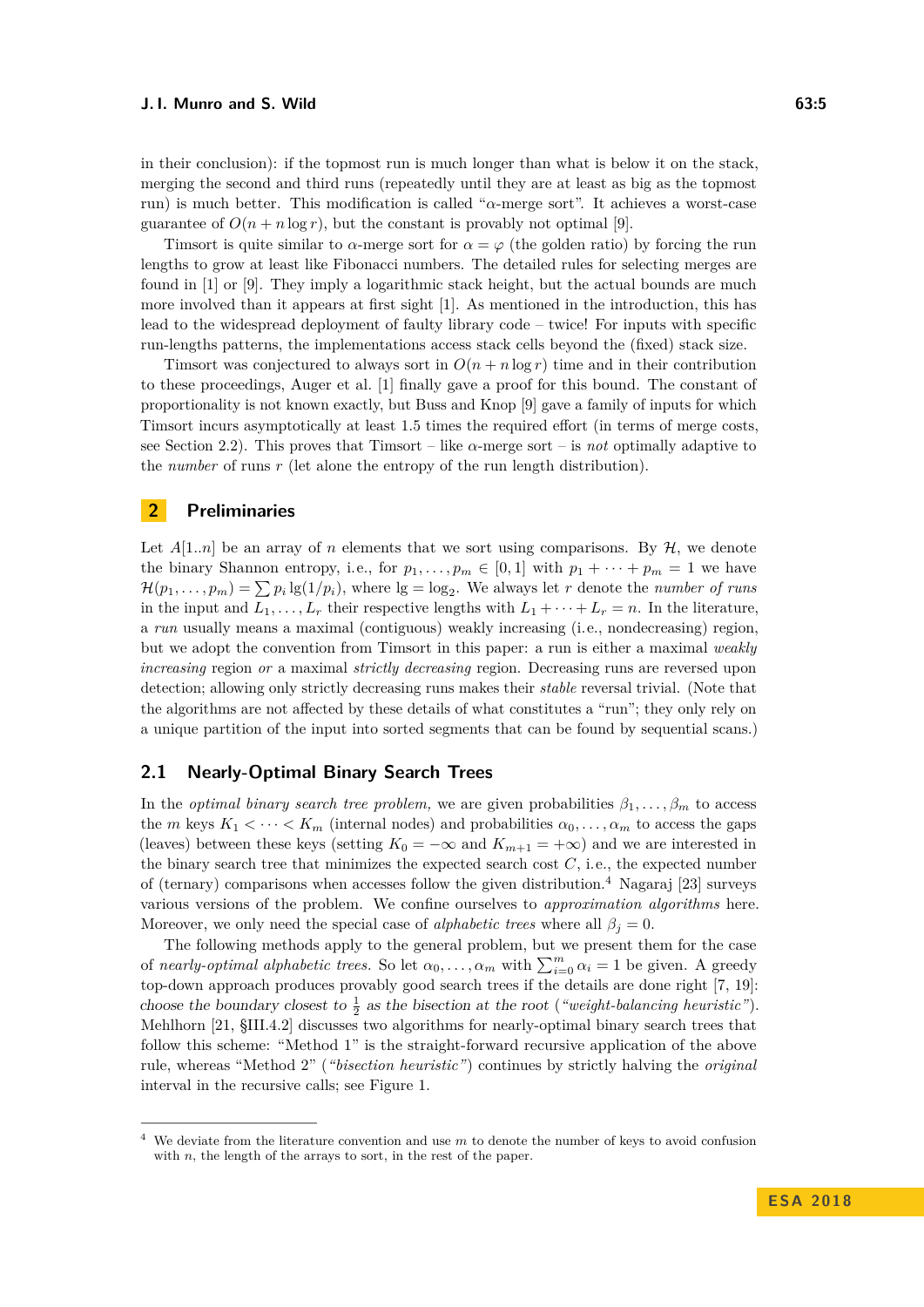<span id="page-5-1"></span>

**Figure 1** The two versions of weight-balancing for computing nearly-optimal alphabetic trees. The gap probabilities in the example are proportional to 5*,* 3*,* 3*,* 14*,* 1*,* 2. **Left:** Mehlhorn's "Method 1" chooses the split closest to the midpoint of the subtree's actual weights (1*/*<sup>2</sup> after renormalization). **Right:** "Method 2" continues to cut the original interval in half, irrespective of the total weight of the subtrees. The italic numbers are the powers of the nodes (see [Definition 3 on page 8\)](#page-7-0).

Method 1 was proposed in [\[31\]](#page-15-9) and analyzed in [\[18,](#page-14-17) [7\]](#page-14-15); Method 2 is discussed in [\[19\]](#page-14-16). While Method 1 is arguably more natural, Method 2 has the advantage to yield splits that are predictable without going through all steps of the recursion. Both methods can be implemented to run in time  $O(m)$  and yield very good trees. (Recall that in the case  $\beta_j = 0$ the classic information-theoretic argument dictates  $C \geq \mathcal{H}$ ; Bayer [\[7\]](#page-14-15) gives lower bounds in the general case.)

<span id="page-5-2"></span> $\blacktriangleright$  **Theorem 1** (Nearly-Optimal BSTs). *Let*  $\alpha_0, \beta_1, \alpha_1, \ldots, \beta_m, \alpha_m \in [0, 1]$  *with*  $\sum \alpha_i + \sum \beta_j = 1$ *be given and let*  $\mathcal{H} = \sum_{i=0}^{m} \alpha_i \lg(1/\alpha_i) + \sum_{j=1}^{m} \beta_j \lg(1/\beta_j)$ .

- (i) *Method 1 yields a tree with search cost*  $C \leq H + 2$ *.* [\[7,](#page-14-15) Thm 4.8]
- (ii) *If all*  $\beta_i = 0$ *, Method 1 yields a tree with search cost*  $C \leq H + 2 (m + 3)\alpha_{\min}$  $where \ \alpha_{\min} = \min\{\alpha_0, \ldots, \alpha_m\}.$  [\[16\]](#page-14-18)
- (iii) *Method 2 yields a tree with search cost*  $C \leq \mathcal{H} + 1 + \sum \alpha_i$ *. [\[19\]](#page-14-16)*

# <span id="page-5-0"></span>**2.2 Merge Costs**

In this paper, we are primarily concerned with finding a good *order* of binary merges for the existing runs in the input. Following [\[2\]](#page-13-0) and [\[9\]](#page-14-3), we define the *merge cost M* for merging two runs of lengths *m* resp. *n* as  $M = m + n$ , i.e., the size of the result. This quantity has been studied earlier by Golin and Sedgewick [\[14\]](#page-14-19) without giving it a name. Merge costs abstract away from key comparisons and element moves and simplify computations (see next subsection). Since any merge has to move most elements (except for rare lucky cases), and the average number of comparisons using standard merge routines is  $m + n - \left(\frac{m}{n+1} + \frac{n}{m+1}\right)$ , merge costs are a reasonable approximation, in particular when *m* and *n* are roughly equal. They always yield an upper bound for both the number of comparisons and moves.

# <span id="page-5-3"></span>**2.3 Merge Trees**

Let  $L_1, \ldots, L_r$  with  $\sum L_i = n$  be the lengths of the runs in the input. Any natural mergesort can be described as a rule to select some of the remaining runs, which are then merged and replaced by the merge result. If we always merge *two* runs this corresponds to a binary tree with the original runs at leaves  $\boxed{1}, \ldots, \boxed{r}$ . Internal nodes correspond to the result of merging their children. If we assign to internal node  $\widehat{J}$  the size  $M_j$  of the (intermediate) merge result it represents, then the overall merge cost is exactly  $M = \sum_{i} M_i$  (summing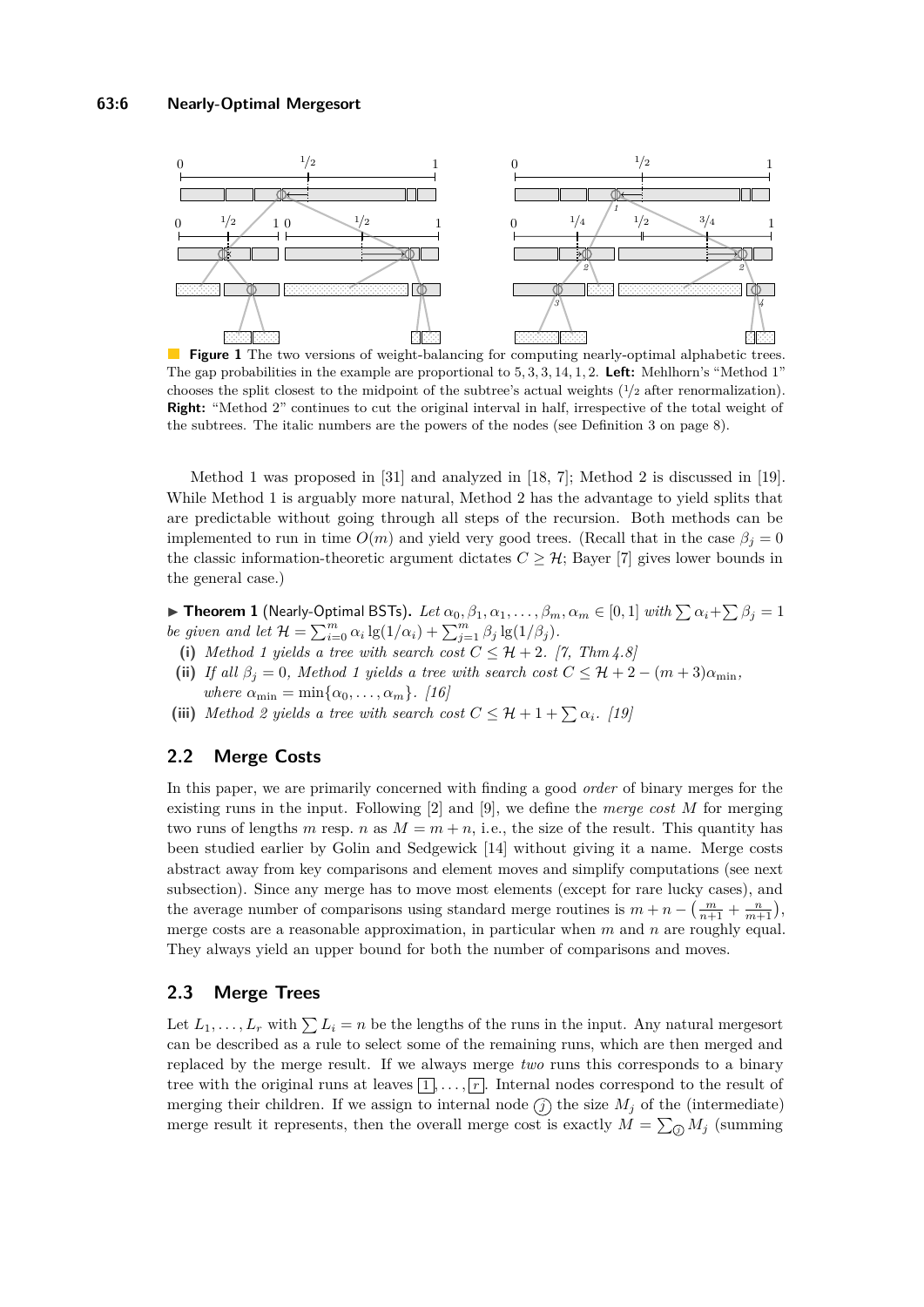Let  $d_i$  be the *depth* of leaf  $\lceil i \rceil$  (corresponding to the run of length  $L_i$ ), where depth is the number of edges on the path to the root. Every element in the *i*th run is counted exactly *d<sup>i</sup>* times in  $\sum_{\emptyset} M_j$ , so we have  $M = \sum_{i=1}^r d_i \cdot L_i$ . Dividing by *n* yields  $M/n = \sum_{i=1}^r d_i \cdot \alpha_i$ for  $\alpha_i = L_i/n$ , which happens to be the expected search time *C* in the merge tree if  $\boxed{i}$  is requested with probability  $\alpha_i$  for  $i = 1, \ldots, r$ . So the minimal-cost merge tree for given run lengths  $L_1, \ldots, L_r$  is the optimal alphabetic tree for leaf probabilities  $\frac{L_1}{n}, \ldots, \frac{L_r}{n}$  and it holds  $M \geq \mathcal{H}(\frac{L_1}{n}, \ldots, \frac{L_m}{n})n$ . For distinct keys, the lower bound on comparisons [\(Section 1.2\)](#page-3-0) coincides up to linear terms with this lower bound on the merge costs.

Combining this fact with the linear-time methods for nearly-optimal binary search trees from [Section 2.1](#page-4-2) immediately gives a stable sorting method that adapts optimally to existing runs up to an *O*(*n*) term. We call such a method a *nearly-optimal (natural) mergesort*.

## <span id="page-6-0"></span>**3 Nearly-Optimal Merging Orders**

We now describe two new nearly-optimal mergesort variants that simulate nearly-optimal search-tree algorithms, but do so without ever storing the entire merge tree or run lengths.

#### **3.1 Peeksort: A Simple Top-Down Method**

The first method is similar to standard top-down mergesort in that it implicitly constructs a merge tree on the call stack. Instead of blindly cutting the input in half, however, we mimic Mehlhorn's Method 1. For that we need the *run boundary closest to the middle* of the input: this will become the root of the merge tree. Since we want to detect existing runs anyway at some point, we start by finding the run that contains the middle position. The end point closer to the middle determines the top-level cut and we recursively sort the parts left and right of it. A final merge completes the sort.

To avoid redundant scans, we pass on the information about detected runs. In the general case, we are sorting a range  $A[\ell..r]$  whose prefix  $A[\ell..e]$  and suffix  $A[s..r]$  are (maximal) runs. Depending on whether the middle is contained in one of those runs, we have one of four different cases; apart from that the overall procedure [\(Algorithm 1\)](#page-7-1) is quite straight-forward.

The following theorem shows that PEEKSORT is indeed a nearly-optimal mergesort. Unlike previous such methods, its code has very little overhead – in terms of both time and space, as well as in terms of conceptual complexity – over standard top-down mergesort, so it is a promising method for a practical nearly-optimal mergesort.

<span id="page-6-2"></span>▶ **Theorem 2.** *The merge cost of* PEEKSORT *on an input consisting of r runs with respective lengths*  $L_1, \ldots, L_r$  *is at most*  $\mathcal{H}(\frac{L_1}{n}, \ldots, \frac{L_m}{n})n + 2n - (r+2)$ *, the number of comparisons is at most*  $\mathcal{H}(\frac{L_1}{n}, \dots, \frac{L_m}{n}) + 3n - (2r + 3)$ *. Both is optimal up to*  $O(n)$  *terms (in the worst case).* 

**Proof.** The recursive calls of [Algorithm 1](#page-7-1) produce the same tree as Mehlhorn's Method 1 with input  $(\alpha_0, \ldots, \alpha_m) = (\frac{L_1}{n}, \ldots, \frac{L_r}{n})$  (i.e.,  $m = r - 1$ ) and  $\beta_j = 0$ . By [Theorem 1–](#page-5-2)(ii), the search costs in this tree are  $C \leq \mathcal{H} + 2 - (m+3)\alpha_{\min}$  with  $\mathcal{H} = \mathcal{H}(\frac{L_1}{n}, \dots, \frac{L_m}{n})$ . Since  $L_j \geq 1$ , we have  $\alpha_{\min} \geq \frac{1}{n}$ . As argued in [Section 2.3,](#page-5-3) the overall merge costs are then given by  $M = Cn \leq \mathcal{H}n + 2n - (r + 2)$ , which is within  $O(n)$  of the lower bound for M.

<span id="page-6-1"></span> $5$  The left tree is obviously better here and this is a typical outcome. But there are also inputs where Method 2 yields a better tree than Method 1.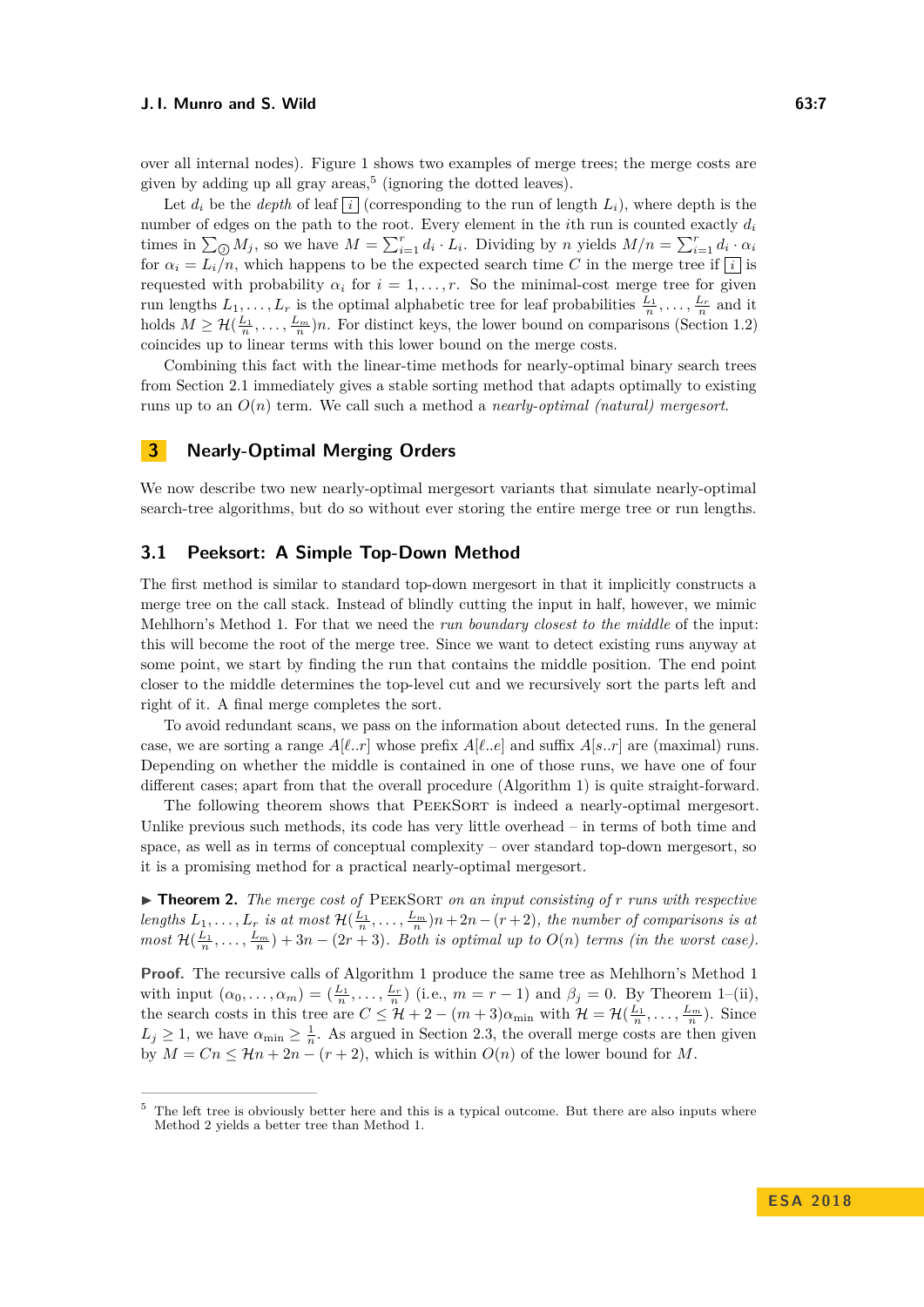<span id="page-7-1"></span>**Algorithm 1** Peeksort: A simple top-down version of nearly-optimal natural mergesort. The initial call is  $PEEKSORT(A[1..n], 1, n)$ . Procedures EXTENDRUNLEFT (-RIGHT) scan left (right) starting at  $A[m]$  as long as the run continues (and we did not cross the second parameter).

 $PEEKSORT(A[\ell..r], e, s)$ 

|                | 1 if $e = r$ or $s = \ell$ then return                                          |                             |                  |                         |                         |                                      |
|----------------|---------------------------------------------------------------------------------|-----------------------------|------------------|-------------------------|-------------------------|--------------------------------------|
|                | 2 $m = \ell + \left  \frac{r-\ell}{2} \right $                                  |                             | $\boldsymbol{m}$ |                         |                         |                                      |
| 3              | if $m \leq e$                                                                   | $\ \ \ell\ $                |                  | $\epsilon$              |                         | $\boldsymbol{r}$<br>$\boldsymbol{s}$ |
| 4              | $PEEKSort(A[e+1r],e+1,s)$                                                       |                             |                  |                         |                         |                                      |
| 5              | $MERGE(A[\elle], A[e+1r])$                                                      |                             | $\boldsymbol{m}$ |                         |                         |                                      |
| 6              | else if $m \geq s$ // $\ell$                                                    | $\boldsymbol{e}$            | $\boldsymbol{s}$ |                         |                         | $\boldsymbol{r}$                     |
| $\overline{7}$ | $PEEKSort(A[\ells-1], e, s-1)$                                                  |                             |                  |                         |                         |                                      |
| 8              | $MERGE(A[\ells-1], A[sr])$                                                      |                             |                  |                         |                         |                                      |
| 9              | <b>else</b> // Find existing run $A[ij]$ containing position m                  |                             |                  |                         |                         |                                      |
| 10             | $i = \text{EXTENDRunLET}(A[m], \ell); \quad j = \text{EXTENDRunRIGHT}(A[m], r)$ |                             |                  |                         |                         |                                      |
| 11             | if $i == \ell$ and $j == r$ return                                              |                             | $\boldsymbol{m}$ |                         |                         |                                      |
| 12             | if $m-i < j-m$ // $\ell$ e                                                      |                             | $\dot{i}$        |                         | $\overline{\mathbf{r}}$ | $s$ $r$                              |
| 13             | $PEEKSORT(A[\ell i-1], e, i-1)$                                                 |                             |                  |                         |                         |                                      |
| 14             | PEEKSORT(A[ir], j, s)                                                           |                             |                  |                         |                         |                                      |
| 15             | $MERGE(A[\ell i-1], A[ir])$                                                     |                             | m                |                         |                         |                                      |
| 16             | else                                                                            | $\dot{i}$<br>$\ \ell - e\ $ |                  | $\overline{\mathbf{1}}$ |                         | $s$ $r$                              |
| 17             | $PEEKSORT(A[\ellj], e, i)$                                                      |                             |                  |                         |                         |                                      |
| 18             | $PEEKSORT(A[j+1r], j+1,s)$                                                      |                             |                  |                         |                         |                                      |
| 19             | $MERGE(A[\ellj], A[j+1r])$                                                      |                             |                  |                         |                         |                                      |
|                |                                                                                 |                             |                  |                         |                         |                                      |

We can save at least one comparison per merge (namely for the last element). In total, we do exactly *r* − 1 merge operations. Apart from merging, we need a total of *n* − 1 additional comparisons to detect the existing runs in the input. Barbay and Navarro [\[5,](#page-14-5) Thm. 2] argued that  $\mathcal{H}n - O(n)$  comparisons are necessary if the elements in the input are all distinct.  $\blacktriangleleft$ 

# **3.2 Powersort: A Cache-Friendly Stack-Based Method**

One little blemish remains in PEEKSORT: we have to use "random accesses" into the middle of the array to decide how to proceed. Even though we only use cache-friendly sequential scans, the I/O operations to load the middle run are effectively wasted, since it will often be merged only much later (after further recursive calls). Timsort proceeds in one left-to-right scan over the input and merges the top runs on the stack. This increases the likelihood to still have (parts of) the most recently detected run in cache when it is merged subsequently.

## **3.2.1 The power of top-down in a bottom-up method**

In Method 2 for nearly-optimal search trees, we can unfold the recursion since all its potential cut points are predetermined: they have the form  $c \cdot 2^{-\ell}$  for  $\ell \in \mathbb{N}_{\geq 1}$  and odd  $c$ . The following definition characterizes the recursion depth  $\ell$ , at which an internal node  $\widehat{\ell}$  is considered.

<span id="page-7-0"></span>**Definition 3** (Node Power). Let  $\alpha_0, \ldots, \alpha_m, \sum \alpha_j = 1$  be leaf probabilities. For  $1 \leq j \leq m$ , let  $\widehat{f}$  be the internal node separating the  $(j-1)$ st and *j*th leaf. The *power* of (the split at)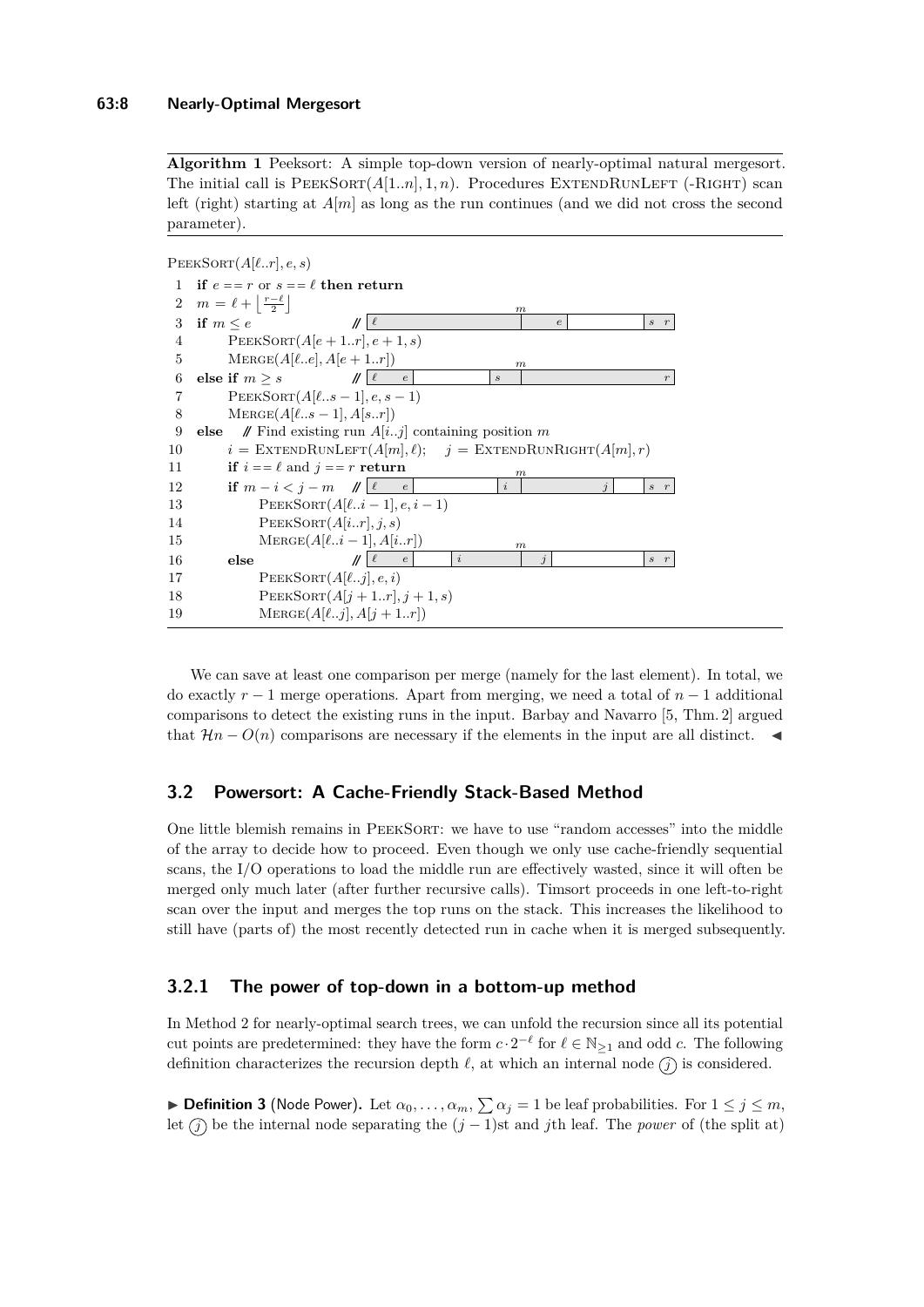

<span id="page-8-0"></span>**Figure 2** Illustration of node powers. The power of a run boundary is the smallest  $\ell$  so that a multiple of  $2^{-\ell}$  lies between the midpoints of the runs it separates.

node  $(j)$  is

$$
P_j\;=\;\min\Biggl\{\ell\in\mathbb{N}:\left\lfloor\frac{a}{2^{-\ell}}\right\rfloor<\left\lfloor\frac{b}{2^{-\ell}}\right\rfloor\Biggr\},\;\;\text{where}\;a\;=\;\sum_{i=0}^{j-1}\alpha_i\,-\tfrac{1}{2}\alpha_{j-1},\;\;b\;=\;\sum_{i=0}^{j-1}\alpha_i\,+\tfrac{1}{2}\alpha_j.
$$

 $(P_i$  is the index of the first bit where the (binary) fractional parts of *a* and *b* differ.)

[Figure 2](#page-8-0) illustrates [Definition 3](#page-7-0) for the nodes in our example [\(Figure 1\)](#page-5-1). Intuitively, *P<sup>j</sup>* is the "intended" depth of  $(\hat{j})$ , but nodes occasionally end up higher in the tree if some leaf has a large weight relative to the current subtree, (see the rightmost branch in [Figure 1\)](#page-5-1). Mehlhorn's [\[19,](#page-14-16) [21\]](#page-14-7) original implementation of Method 2, procedure *construct-tree*, does not single out the case that the next desired cut point lies *outside* the range of a subtree (cf.  $\frac{7}{8}$ ) in [Figure 2\)](#page-8-0). This reduces the number of cases, but for our application, it is more convenient to explicitly check for this out-of-range case, and if it occurs to directly proceed to the next cut point. We refer to the modified algorithm as *Method 2'*. The extended version of this paper gives the details and shows that the changes do not affect the guarantee for Method 2 in [Theorem 1.](#page-5-2) With this modification, the resulting tree is characterized by the node powers.

▶ Lemma 4 (Path power monotonicity). *Consider the tree constructed by Method 2'. The powers of internal nodes along any root-to-leaf path are strictly increasing.*

The proof is given in the extended version.

#### **3.2.2 Merging on-the-fly**

Our second algorithm, "powersort", constructs the merge tree from left to right. Whenever the next internal node has a smaller power than the preceding one, we are following an edge from a left child up to its parent. That means that this subtree does not change anymore and we can execute any pending merges in it before continuing; the subtree then corresponds to the single resulting run. If we are instead following an edge down to a right child of a node, that subtree is still "open" and we only push the corresponding run onto the stack.

**F** Remark. The tree constructed by Method 2' for leaf probabilities  $\alpha_0, \ldots, \alpha_m$  is the (unique, min-oriented) Cartesian tree<sup>[6](#page-8-1)</sup> for the sequence of node powers  $P_1, \ldots, P_m$ . It can be constructed iteratively (left to right) by the algorithm of Gabow, Bentley, and Tarjan [\[13\]](#page-14-20), which effectively coincides with the procedure sketched above, except that we immediately collapse (merge) completed subtrees instead of keeping the entire tree.

As the runs on the stack correspond to a (right) path in the tree, the nodes have strictly increasing powers and we can bound the stack height by the maximal  $P_j$ . Since our leaf probabilities are  $\alpha_j = \frac{L_j}{n} \geq \frac{1}{n}$ , we have  $P_j \leq \lfloor \lg n \rfloor + 1$ . [Algorithm 2](#page-9-1) shows the detailed code.

<span id="page-8-1"></span>The Cartesian tree of an array of numbers is a binary tree. Its root corresponds to the global minimum in the array and its subtrees are the Cartesian trees of the numbers left resp. right of the minimum.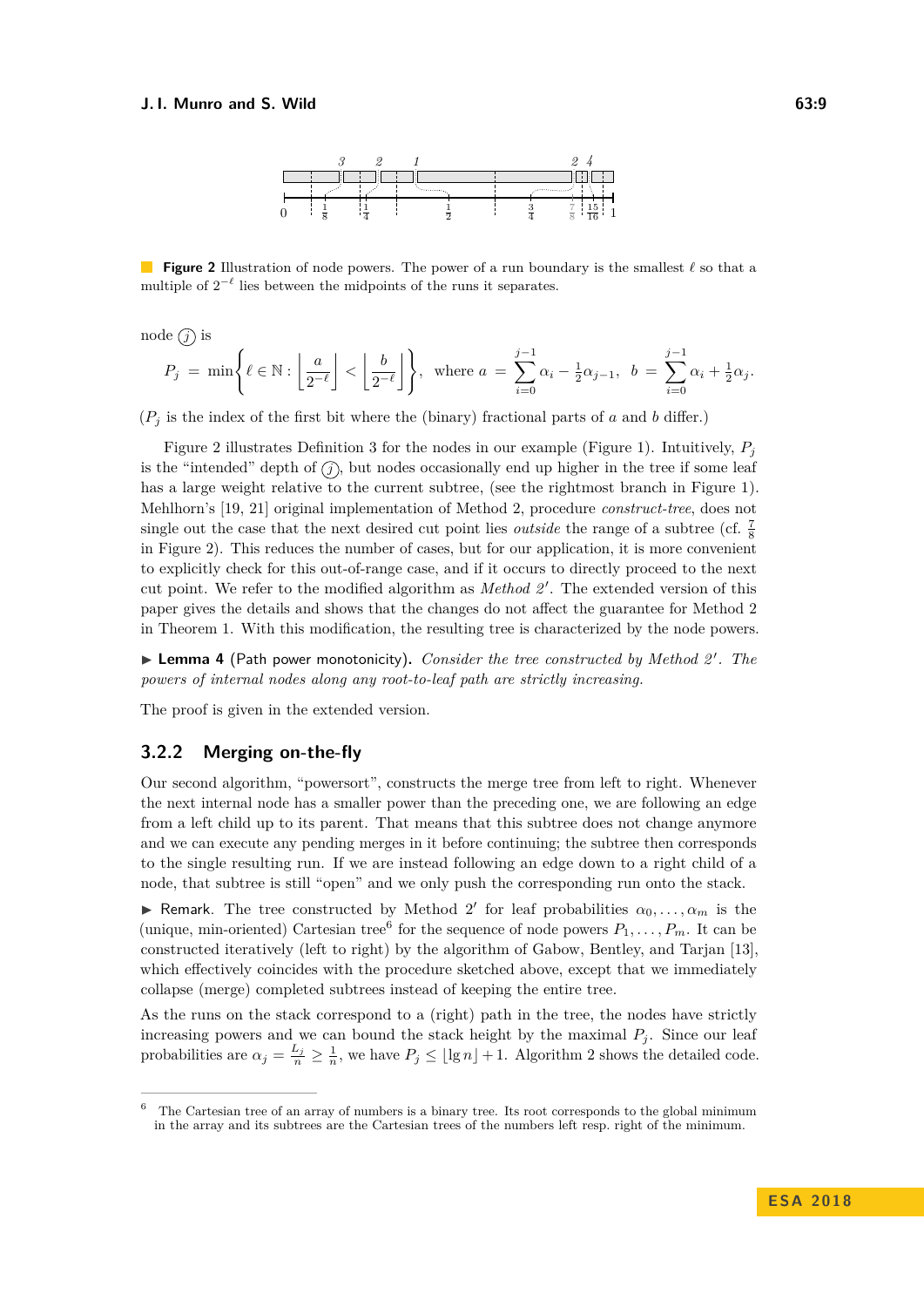<span id="page-9-1"></span>**Algorithm 2** Powersort: A one-pass stack-based nearly-optimal natural mergesort. Procedure EXTENDRUNRIGHT scans right as long as the run continues.

PowerSort(*A*[1*..n*])

 $X =$  stack of runs (capacity  $\left| \lg(n) \right| + 1$ )  $P =$  stack of powers (capacity  $\left| \lg(n) \right| + 1$ )  $s_1 = 1$ ;  $e_1 = \text{EXTENDRunRIGHT}(A[1], n)$  //  $A[s_1..e_1]$  is leftmost run 4 while  $e_1 < n$  $s_2 = e_1 + 1; e_2 = \text{EXTENDRunRIGHT}(A[s_2], n)$  //  $A[s_2..e_2]$  next run  $p = \text{NodePower}(s_1, e_1, s_2, e_2, n)$  //  $P_i$  for node  $\textcircled{f}$  between  $A[s_1..e_1]$  and  $A[s_2..e_2]$ **while**  $P \text{top}() > p$  // previous merge deeper in tree than current *P.pop*() **//**  $\rightsquigarrow$  merge and replace run  $A[s_1..e_1]$  by result  $(s_1, e_1) = \text{MERGE}(X, pop(), A[s_1..e_1])$  **end while**  $X.push(A[s_1, e_1])$ ;  $P.push(p)$  $s_1 = s_2$ ;  $e_1 = e_2$ **end while**  $\mathcal{N}$  Now  $A[s_1..e_1]$  is the rightmost run **while**  $\neg X. \text{empty()}$  $(s_1, e_1) = \text{MERGE}(X.pop(), A[s_1..e_1])$  **end while**  $NODEPower(s_1, e_1, s_2, e_2, n)$  $n_1 = e_1 - s_1 + 1; \quad n_2 = e_2 - s_2 + 1; \quad \ell = 0$  $a = (s_1 + n_1/2 - 1)/n; \quad b = (s_2 + n_2/2 - 1)/n$ 3 while  $[a \cdot 2^{\ell}] = [b \cdot 2^{\ell}]$  do  $\ell = \ell + 1$  end while **return**  $\ell$ 

**Find 15.** *The merge cost of* POWERSORT *is at most*  $\mathcal{H}(\frac{L_1}{n}, \ldots, \frac{L_m}{n}) + 2n$ *, the number of comparisons is at most*  $\mathcal{H}(\frac{L_1}{n}, \ldots, \frac{L_m}{n})+3n-r$ . Moreover, (apart from buffers for merging) *only O*(log *n*) *words of extra space are required.*

**Proof.** The merge tree of POWERSORT is exactly the search tree constructed by Method 2' on leaf probabilities  $(\alpha_0, \ldots, \alpha_m) = (\frac{L_1}{n}, \ldots, \frac{L_r}{n})$  and  $\beta_j = 0$ . By [Theorem 1–](#page-5-2)(iii), the search costs are  $C \leq \mathcal{H} + 2$  with  $\mathcal{H} = \mathcal{H}(\frac{L_1}{n}, \ldots, \frac{L_m}{n})$ , so the overall merge costs are  $M = Cn \leq \mathcal{H}n + 2n$ , which is within  $O(n)$  of the lower bound for *M*. The comparisons follow as for [Theorem 2.](#page-6-2)

# <span id="page-9-0"></span>**4 Running-Time Study**

We conducted a running-time study comparing the two new nearly-optimal mergesorts with current state-of-the-art implementations and elementary mergesort variants. The code is available on github [\[33\]](#page-15-10). The main goal of this study is to show that

- **1.** peeksort and powersort have very little overhead compared to standard (non-natural) mergesort variants (i.e., they are never (much) slower); and at the same time
- **2.** peeksort and powersort outperform other mergesort variants on partially presorted inputs.

Timsort is arguably the most used adaptive sorting method; a secondary goal is hence to

**3.** investigate the typical merge costs of Timsort on different inputs, in particular in light of the recent negative theoretical results by Buss and Knop [\[9\]](#page-14-3).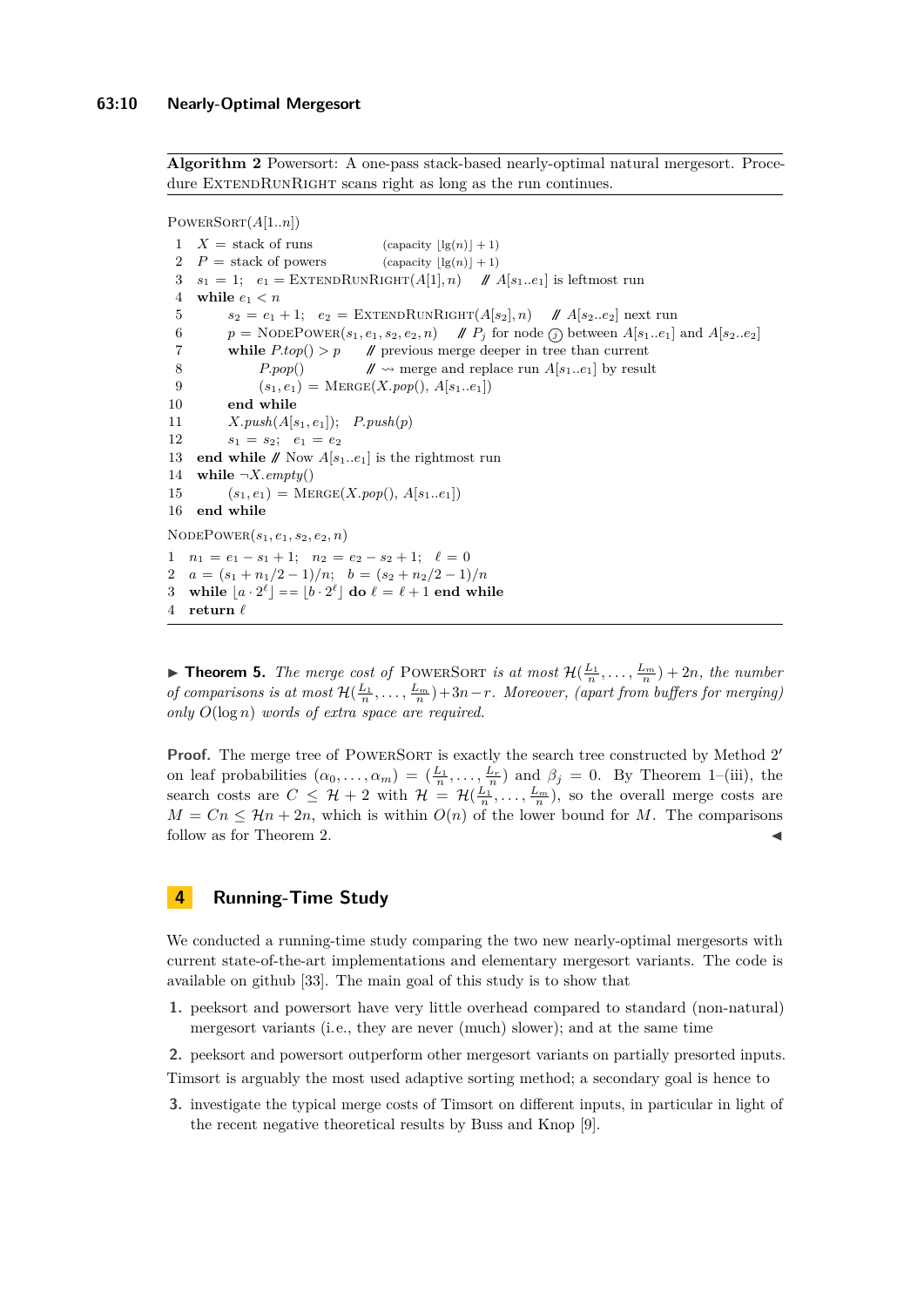#### **J. I. Munro and S. Wild 63:11** 63:11

# **4.1 Setup**

Oracle's Java runtime library includes a highly tuned Timsort implementation; to be able to directly compare with it, we chose to implement our algorithms in Java. We repeated all experiments with C++ ports of the algorithms and the results are qualitatively the same; we will comment on a few differences in the following subsections. The Timsort implementation is used for Object[], i.e., arrays of *references* to objects. Since the location of objects on the heap is hard to control, this is likely to yield big variations in the number of cache misses. We chose to sort int[]s instead to obtain more reproducible results, and modified the library implementation of Timsort accordingly. This scenario makes key comparisons and element moves relatively cheap and thereby emphasizes the remaining overhead of the methods, which is in line with our primary goal 1) from above.

We compare our methods with standard top-down and bottom-up mergesort implementations. We use the code given by Sedgewick [\[27,](#page-15-11) Programs 8.3 and 8.5] as bases. In both cases, we add a check before calling merge to detect if the runs happen to already be in sorted order, and we use insertion sort for base cases of size  $n \leq w = 24$ . (For bottom-up mergesort, we start by sorting chunks of size  $w = 24$ .) Our implementations of peeksort and powersort are described in more detail in the extended version; apart from a mildly optimized version of the pseudocode, we added the same cutoff / minimal run length  $(w = 24)$  as above.

All our methods use Sedgewick's bitonic merge procedure [\[27,](#page-15-11) Program 8.2], whereas the Java library Timsort contains a custom merge method that tries to save key comparisons: when only elements from the same run are selected for the output repeatedly, Timsort enters a *"galloping mode"* and uses exponential search (instead of the conventional sequential search) to find the insertion position of the next element. Details are described by Peters [\[25\]](#page-15-1). Since saving comparisons is not of utmost importance in our scenario of sorting ints, we also added a version of Timsort, called "trotsort", that uses our plain merge method instead of galloping, but is otherwise identical to the library Timsort.

We use the following inputs types:

- *random permutations* are a case where no long runs are present to exploit;
- *"random-runs" inputs* are constructed from a random permutation by sorting segments of random lengths, where the lengths are chosen independently according to a geometric distribution with a given mean  $\ell$ ; since the geometric distribution has fairly large variance, these inputs tend to have runs whose sizes vary a lot;
- *"Timsort-drag" inputs* are special instances of random-runs inputs where the run lengths  $\frac{1}{2}$ are chosen as  $\mathcal{R}_{\text{tim}}$ , the bad-case example for Timsort from [\[9,](#page-14-3) Thm. 3].

We remark that the above input types are chosen with our specific goals from above in mind; we do not attempt to model inputs from "real-world" applications in this study.

## **4.2 Overhead of Nearly-Optimal Merge Order**

We first consider random permutations as inputs. Since random permutations contain (with high probability) no long runs that can be exploited, the adaptive methods will not find anything that would compensate for their additional efforts to identify runs. (This is confirmed by the fact that the total merge costs of all methods, including Timsort, are within 1.5% of each other in this scenario.) [Figure 3](#page-11-0) shows average running times for input sizes from 100 000 to 100 million ints. (Measurements for  $n = 10000$  were too noisy to draw meaningful conclusions.)

Varying input sizes over several orders of magnitude, we consistently see the following picture: Arrays.sort(int[]) (dual-pivot quicksort) is the fastest method. It is not a stable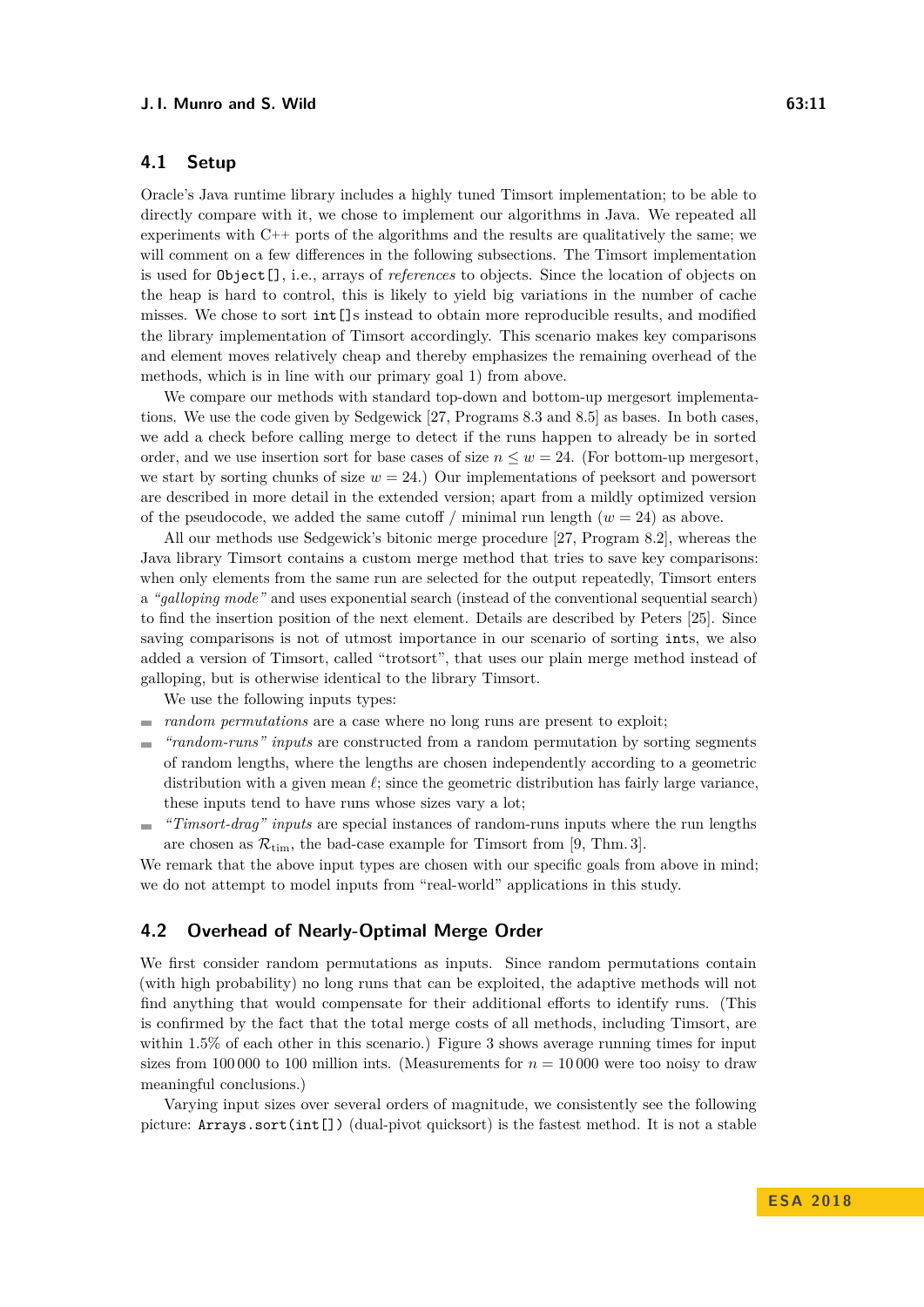<span id="page-11-0"></span>

**Figure 3** Normalized running times on random permutations. The logarithmic *x*-axis shows *n*, the *y*-axis shows the average of  $t/(n \lg n)$  where *t* is the running time in ms. Error bars show one standard deviation (stdev). We plot averages over 1000 repetitions (200 resp. 20 for the largest *n*).

sort and thus merely serves as a baseline. Top-down and bottom-up mergesort, peeksort and powersort are 20–30% slower than dual-pivot quicksort. Comparing the four to each other, no large differences are visible; if anything, bottom-up mergesort was a bit slower than the others (for large inputs). Since the recursion cutoff resp. minimal run length  $w = 24$  exceeded the length of *all* runs in all inputs, we effectively have equal-length runs. Merging left to right (as in bottom-up mergesort) then performs just fine, and top-down mergesort finds a close-to-optimal merging order in this case. That peek- and powersort perform essentially *as good as* elementary mergesorts on random permutations thus clearly indicates that their overhead for determining a nearly-optimal merging order is negligible.

The library Timsort performs surprisingly poorly on  $int[j]$ s, probably due to the relatively cheap comparisons. Replacing the galloping merge with the ordinary merge alleviates this (see "trotsort"), but Timsort remains inferior on random permutations by a fair margin  $(10-20\%)$ . In C++, trotsort with straight insertion sort (instead of binary insertion sort) as base case was roughly as fast as the other mergesorts.

## **4.3 Practical speedups by adaptivity**

After demonstrating that we do not lose much by using our adaptive methods when there is nothing to adapt to, we next investigate how much can be gained if there is. We consider random-runs inputs as described above. This input model instills a good dose of presortedness, but not in a way that gives any of the tested methods an obvious advantage or disadvantage over the others. We choose a representative size of  $n = 10^7$  and an expected run length  $\ell = 3000$ , so that we expect roughly  $\sqrt{n}$  runs of length  $\sqrt{n}$ .

If this was a random permutation, we would expect merge costs of roughly  $n \lg(n/w) \approx$  $1.87 \cdot 10^8$  (indeed a bit above this). The right chart in [Figure 4](#page-12-0) shows that the adaptive methods can bring the merge cost down to a little over 60% of this number. Powersort achieved average merge costs of  $1.14 \cdot 10^8$   $\lt n \lg r \approx 1.17 \cdot 10^8$ , i.e., less than a method would that only adapts to the *number* of runs *r*.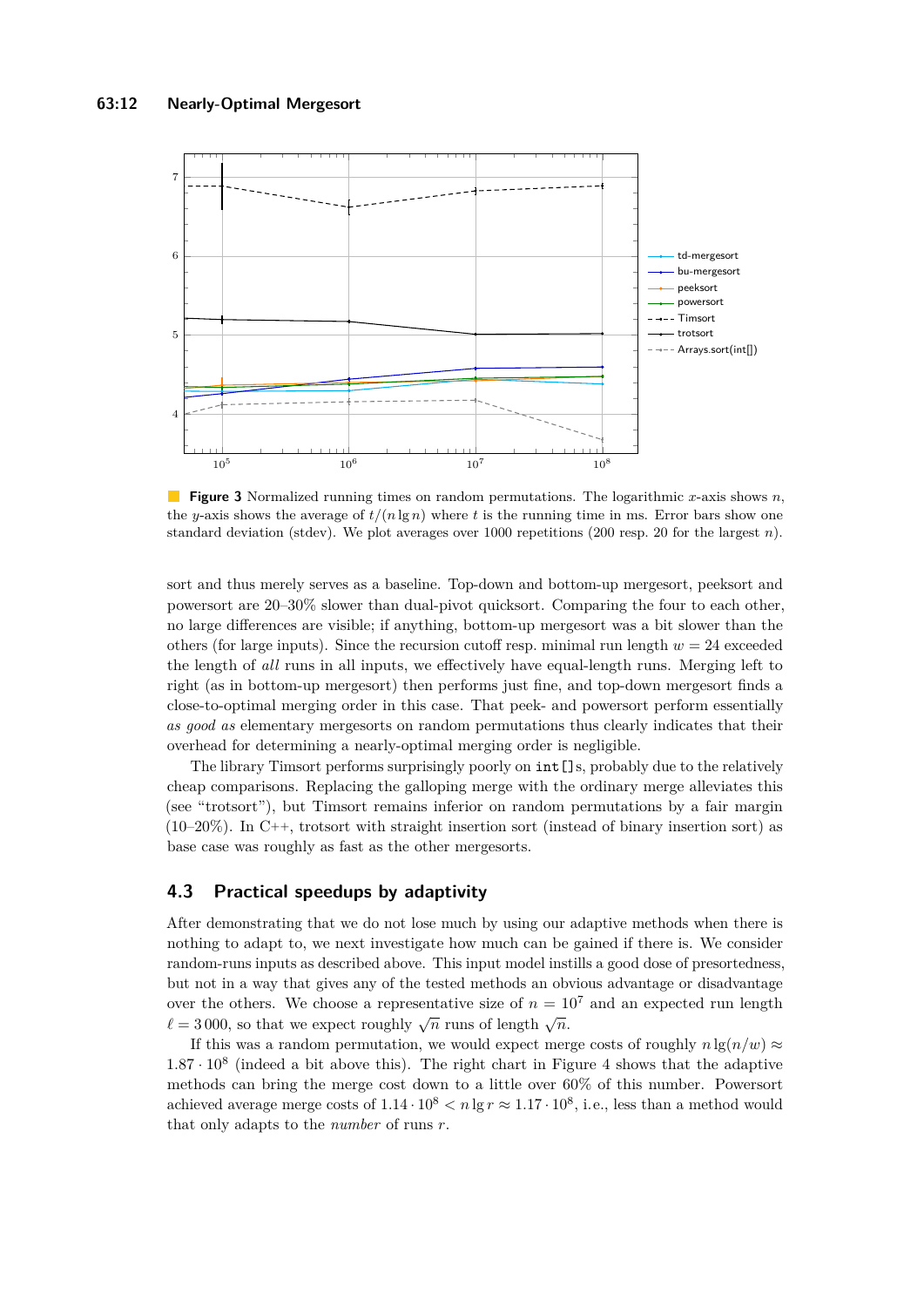<span id="page-12-0"></span>

**Figure 4** Average running times (left) and normalized merge cost (right) on random-runs inputs with  $n = 10^7$  and  $\ell = 3000 \approx \sqrt{n}$ . Error bars show one stdev. Merge costs have been divided by  $n \lg(n/w) \approx 1.87 \cdot 10^8$ , which is the merge cost a (hypothetical) optimal mergesort that does not pick up existing runs, but starts with runs of length *w* = 24. Note that the simple sorted-check before a merge in the standard mergesorts already reduces the merge costs to roughly 70% of that number.

<span id="page-12-1"></span>

**Figure 5** Average running times (left) and normalized merge cost (right) on "Timsort-drag" inputs with  $n = 2^{24}$  and run lengths  $\mathcal{R}_{\text{tim}}(2^{24}/32)$  multiplied by 32. Error bars show one standard deviation. Merge costs have been divided by  $n \lg(n/w) \approx 3.26 \cdot 10^8$ .

In terms of running time, powersort is again among the fastest stable methods, and indeed 20% *faster* than Arrays.sort(int[]). The best adaptive methods are also 10% faster than top-down mergesort. (Note that our standard mergesorts are "slightly adaptive" by skipping a merge of two runs that happened to already be in order, which can be checked with a single comparisons.) This supports the statement that significant speedups can be realized by adaptive sorting on inputs with existing order, and  $\sqrt{n}$  runs suffice for that. If we increase  $\ell$  to 100 000, so that we expect only roughly 100 long runs, the library quicksort becomes twice as slow as powersort and trotsort.

Timsort with galloping merges is again uncompetitive. Trotsort's running time is a bit anomalous. Even though it occasionally incurs 10% more merge costs on a given input than powersort, the Java running times were within 1% of each other. However, merge costs seem to more accurately predict running time in  $C++$ ; there trotsort was  $8\%$  slower than powersort.

# **4.4 Non-optimality of Timsort**

Finally, we consider "Timsort-drag" inputs, a sequence of run lengths  $\mathcal{R}_{\text{tim}}(n)$  specifically crafted by Buss and Knop [\[9\]](#page-14-3) to generate unbalanced merges (and hence large merge cost) in Timsort. Since actual Timsort implementations employ minimal run lengths of up to 32 elements we multiplied the run lengths by 32. [Figure 5](#page-12-1) shows running time and merge cost for all methods on a characteristic Timsort-drag input of length  $2^{24} \approx 1.6 \cdot 10^{7}$ .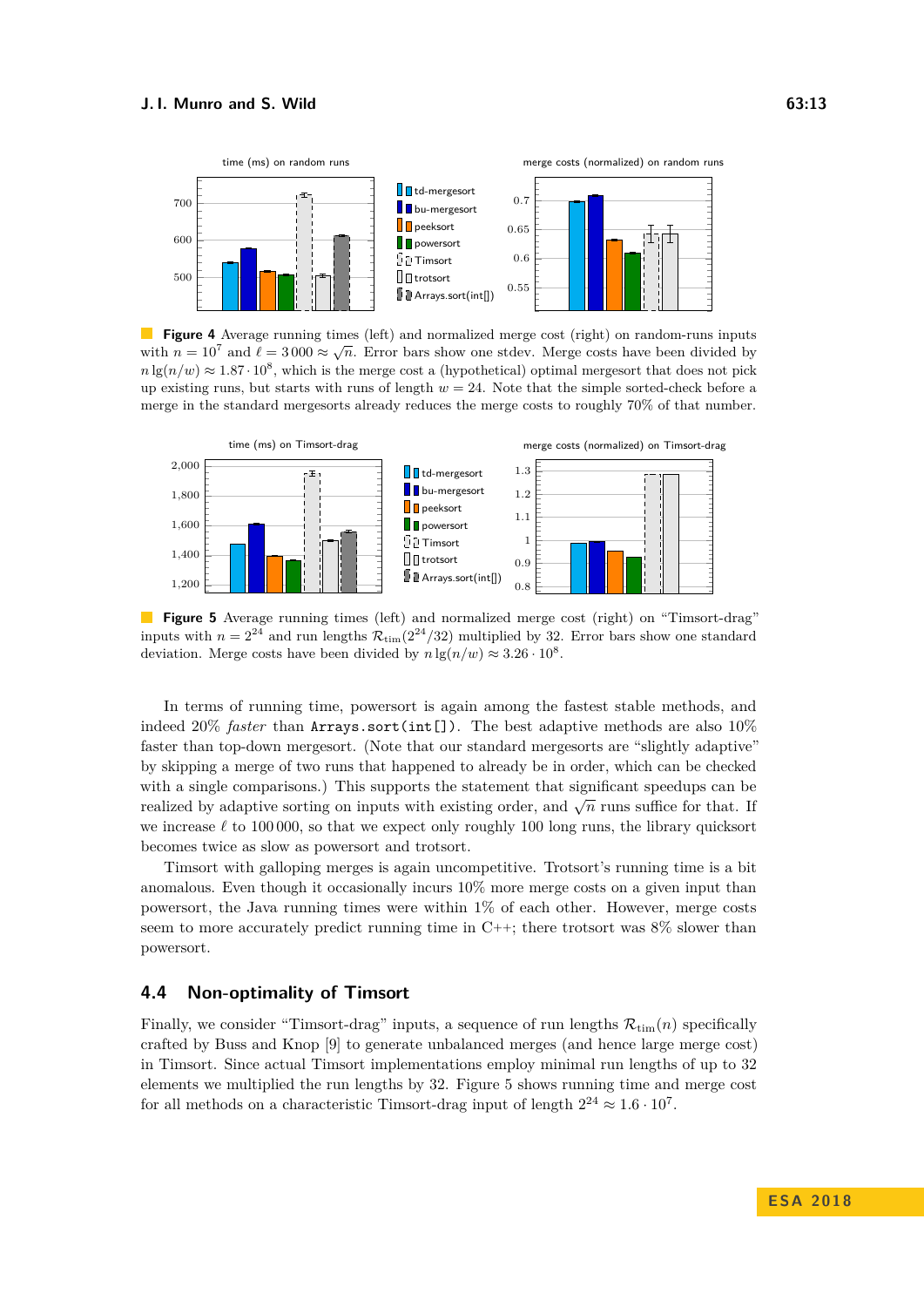#### **63:14 Nearly-Optimal Mergesort**

In terms of merge costs, Timsort resp. trotsort now pays 30% more than even a simple non-adaptive mergesort, whereas peeksort and powersort obviously retain their proven nearlyoptimal behavior. Also in terms of running time, trotsort is a bit slower than top-down mergesort, and 10% slower than powersort on these inputs. It is remarkable that the dramatically larger merge cost does not lead to a similarly drastic slow down in Java. In C++, however, trotsort was *40% slower* than powersort, in perfect accordance with the difference in merge costs.

It must thus be noted that Timsort's merging-order rules have weaknesses, and it is unclear if more dramatic examples are yet to be found.

# <span id="page-13-2"></span>**5 Conclusion**

In this paper, we have demonstrated that provably good merging orders for natural mergesort can be found with negligible overhead. The proposed algorithms, peeksort and powersort, offer more reliable performance than the widely used Timsort, and at the same time, are arguably simpler.

Powersort builds on a modified bisection heuristic for computing nearly-optimal binary search trees that might be of independent interest. It has the same quality guarantees as Mehlhorn's original formulation, but allows the tree to be built "bottom-up" as a Cartesian tree over a certain sequence, the "node powers". It is the only such method for nearly-optimal search trees to our knowledge.

Buss and Knop conclude with the question whether there exists a *k*-aware algorithm (a stack-based natural mergesort that only considers the top *k* runs in the stack) with merge cost  $(1 + o_r(1))$  times the optimal merge cost [\[9,](#page-14-3) Question 37]. Powersort effectively answers this question in the affirmative with  $k = 3$ .<sup>[7](#page-13-3)</sup>

# **5.1 Extensions and future work**

Timsort's "galloping merge" procedure saves comparisons when we consistently consume elements from one run, but in "well-mixed" merges, it does not help (much). It would be interesting to compare this method with other comparison-efficient merge methods.

Another line of future research is to explore ways to profit from duplicate keys in the input. The ultimate goal would be a "synergistic" sorting method (in the terminology of [\[6\]](#page-14-12)) that has practically no overhead for detecting existing runs and equals and yet exploits their *combined* presence optimally.

#### **References**

- <span id="page-13-1"></span>**1** Nicolas Auger, Vincent Jugé, Cyril Nicaud, and Carine Pivoteau. On the worst-case complexity of TimSort. In Hannah Bast Yossi Azar and Grzegorz Herman, editors, *26th Annual European Symposium on Algorithms (ESA 2018)*, Leibniz International Proceedings in Informatics (LIPIcs), 2018. [doi:10.4230/LIPIcs.ESA.2018.4](http://dx.doi.org/10.4230/LIPIcs.ESA.2018.4).
- <span id="page-13-0"></span>**2** Nicolas Auger, Cyril Nicaud, and Carine Pivoteau. Merge strategies: from merge sort to TimSort, 2015. URL: <https://hal-upec-upem.archives-ouvertes.fr/hal-01212839>.

<span id="page-13-3"></span><sup>7</sup> Strictly speaking, powersort needs a relaxation of the model of Buss and Knop. They require decisions to be made solely based on the *lengths* of runs, whereas node power takes the location of the runs within the array into account. Since the location of a run must be stored anyway, this appears reasonable to us.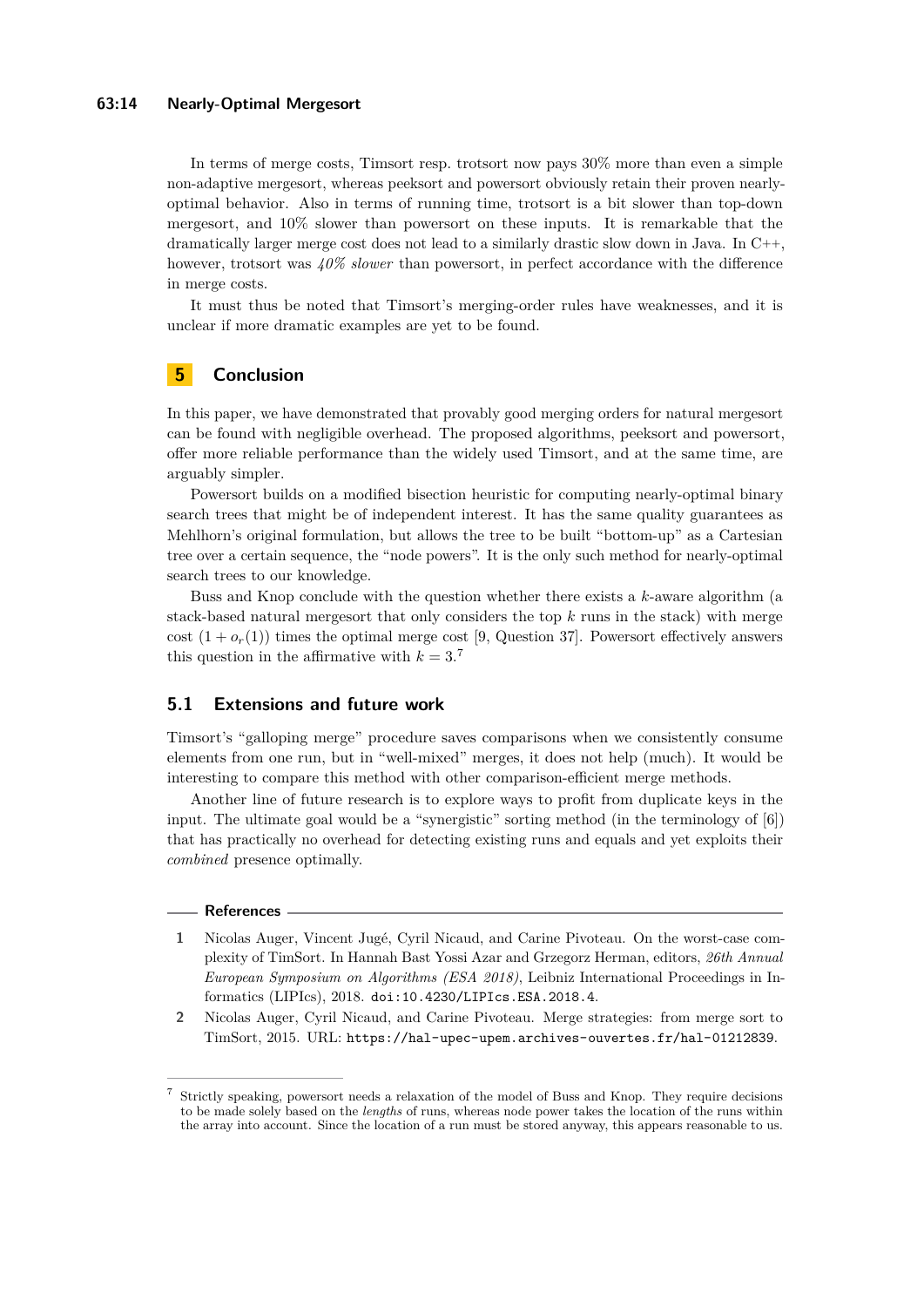- <span id="page-14-10"></span>**3** Jérémy Barbay, Johannes Fischer, and Gonzalo Navarro. LRM-trees: Compressed indices, adaptive sorting, and compressed permutations. *Theoretical Computer Science*, 459:26–41, 2012. [doi:10.1016/j.tcs.2012.08.010](http://dx.doi.org/10.1016/j.tcs.2012.08.010).
- <span id="page-14-6"></span>**4** Jérémy Barbay and Gonzalo Navarro. Compressed representations of permutations, and applications. In Susanne Albers and Jean-Yves Marion, editors, *26th International Symposium on Theoretical Aspects of Computer Science (STACS 2009)*, pages 111–122, Freiburg, Germany, 2009. URL: <https://hal.inria.fr/inria-00358018>.
- <span id="page-14-5"></span>**5** Jérémy Barbay and Gonzalo Navarro. On compressing permutations and adaptive sorting. *Theoretical Computer Science*, 513:109–123, 2013. [doi:10.1016/j.tcs.2013.10.019](http://dx.doi.org/10.1016/j.tcs.2013.10.019).
- <span id="page-14-12"></span>**6** Jérémy Barbay, Carlos Ochoa, and Srinivasa Rao Satti. Synergistic solutions on multisets. In Juha Kärkkäinen, Jakub Radoszewski, and Wojciech Rytter, editors, *28th Annual Symposium on Combinatorial Pattern Matching (CPM 2017)*, Leibniz International Proceedings in Informatics (LIPIcs), pages 31:1–31:14, 2017. [doi:10.4230/LIPIcs.CPM.2017.31](http://dx.doi.org/10.4230/LIPIcs.CPM.2017.31).
- <span id="page-14-15"></span>**7** Paul J. Bayer. *Improved Bounds on the Cost of Optimal and Balanced Binary Search Trees*. Master's thesis, Massachusetts Institute of Technology, 1975.
- <span id="page-14-0"></span>**8** Jon L. Bentley and M. Douglas McIlroy. Engineering a sort function. *Software: Practice and Experience*, 23(11):1249–1265, 1993. [doi:10.1002/spe.4380231105](http://dx.doi.org/10.1002/spe.4380231105).
- <span id="page-14-3"></span>**9** Sam Buss and Alexander Knop. Strategies for stable merge sorting, 2018. [arXiv:1801.](http://arxiv.org/abs/1801.04641) [04641](http://arxiv.org/abs/1801.04641).
- <span id="page-14-4"></span>**10** Stijn de Gouw, Frank S. de Boer, Richard Bubel, Reiner Hähnle, Jurriaan Rot, and Dominic Steinhöfel. Verifying OpenJDK's sort method for generic collections. *Journal of Automated Reasoning*, aug 2017. [doi:10.1007/s10817-017-9426-4](http://dx.doi.org/10.1007/s10817-017-9426-4).
- <span id="page-14-13"></span>**11** Amr Elmasry and Abdelrahman Hammad. Inversion-sensitive sorting algorithms in practice. *Journal of Experimental Algorithmics*, 13:11:1–11:18, 2009. [doi:10.1145/1412228.](http://dx.doi.org/10.1145/1412228.1455267) [1455267](http://dx.doi.org/10.1145/1412228.1455267).
- <span id="page-14-9"></span>**12** Vladmir Estivill-Castro and Derick Wood. A survey of adaptive sorting algorithms. *ACM Computing Surveys*, 24(4):441–476, dec 1992. [doi:10.1145/146370.146381](http://dx.doi.org/10.1145/146370.146381).
- <span id="page-14-20"></span>**13** Harold N. Gabow, Jon Louis Bentley, and Robert E. Tarjan. Scaling and related techniques for geometry problems. In *16th annual ACM symposium on Theory of computing (STOC 1984)*, pages 135–143. ACM Press, 1984. [doi:10.1145/800057.808675](http://dx.doi.org/10.1145/800057.808675).
- <span id="page-14-19"></span>**14** Mordecai J. Golin and Robert Sedgewick. Queue-mergesort. *Information Processing Letters*, 48(5):253–259, dec 1993. [doi:10.1016/0020-0190\(93\)90088-q](http://dx.doi.org/10.1016/0020-0190(93)90088-q).
- <span id="page-14-2"></span>**15** Chris Hegarty. Replace "modified mergesort" in java.util.Arrays.sort with timsort, 2009. URL: <https://bugs.openjdk.java.net/browse/JDK-6804124>.
- <span id="page-14-18"></span>**16** Yasuichi Horibe. An improved bound for weight-balanced tree. *Information and Control*, 34(2):148–151, jun 1977. [doi:10.1016/S0019-9958\(77\)80011-9](http://dx.doi.org/10.1016/S0019-9958(77)80011-9).
- <span id="page-14-1"></span>**17** Donald E. Knuth. *The Art Of Computer Programming: Searching and Sorting*. Addison Wesley, 2nd edition, 1998.
- <span id="page-14-17"></span>**18** Kurt Mehlhorn. Nearly optimal binary search trees. *Acta Informatica*, 5(4), 1975. [doi:](http://dx.doi.org/10.1007/BF00264563) [10.1007/BF00264563](http://dx.doi.org/10.1007/BF00264563).
- <span id="page-14-16"></span>**19** Kurt Mehlhorn. A best possible bound for the weighted path length of binary search trees. *SIAM Journal on Computing*, 6(2):235–239, 1977. [doi:10.1137/0206017](http://dx.doi.org/10.1137/0206017).
- <span id="page-14-8"></span>**20** Kurt Mehlhorn. Sorting presorted files. In *Theoretical Computer Science 4th GI Conference*, pages 199–212. Springer, 1979. [doi:10.1007/3-540-09118-1\\_22](http://dx.doi.org/10.1007/3-540-09118-1_22).
- <span id="page-14-7"></span>**21** Kurt Mehlhorn. *Data Structures and Algorithms 1: Sorting and Searching*. Springer, 1984.
- <span id="page-14-11"></span>**22** Ian Munro and Philip M. Spira. Sorting and searching in multisets. *SIAM Journal on Computing*, 5(1):1–8, 1976. [doi:10.1137/0205001](http://dx.doi.org/10.1137/0205001).
- <span id="page-14-14"></span>**23** S.V. Nagaraj. Optimal binary search trees. *Theoretical Computer Science*, 188(1-2):1–44, nov 1997. [doi:10.1016/S0304-3975\(96\)00320-9](http://dx.doi.org/10.1016/S0304-3975(96)00320-9).